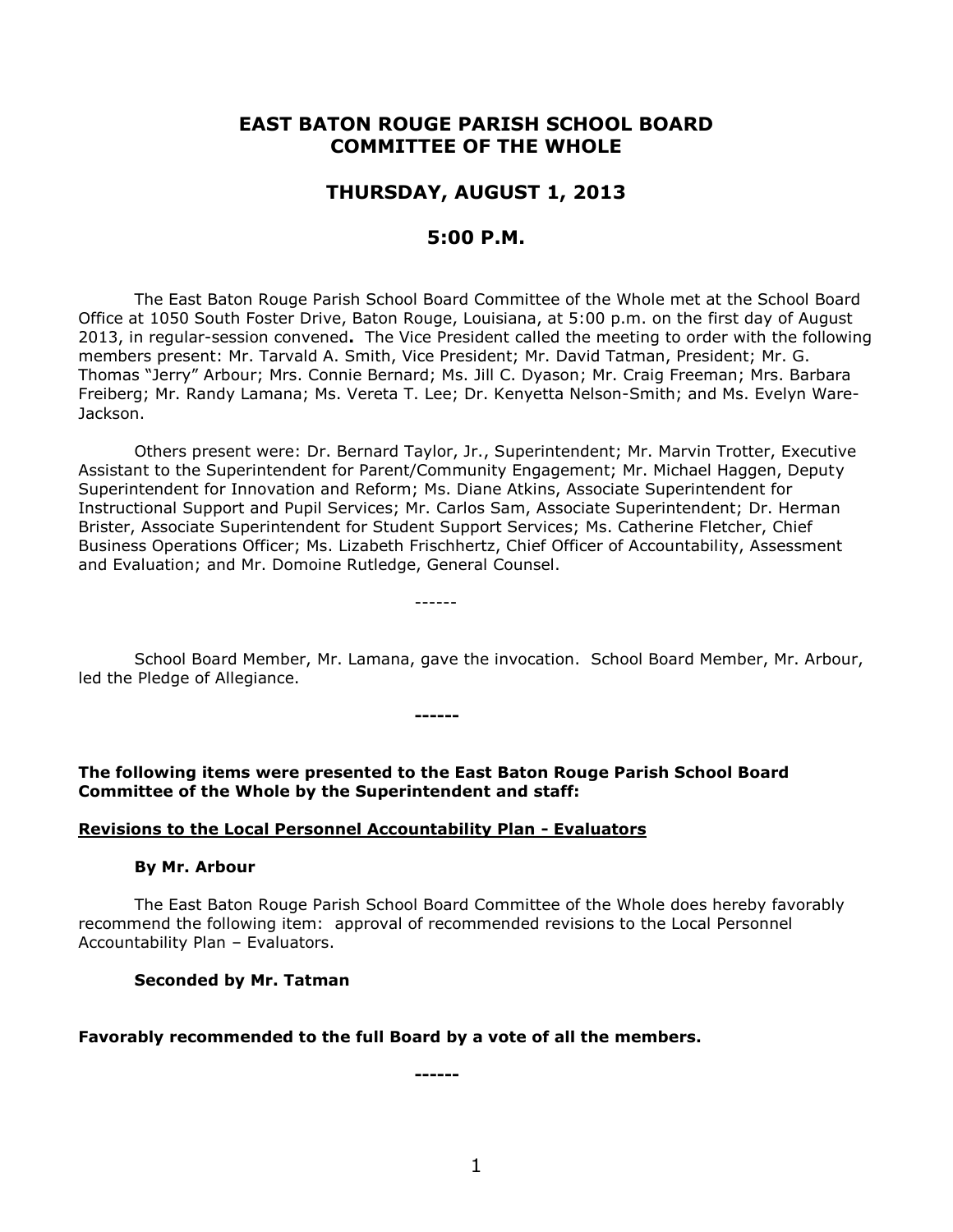## **Revised Budget**

## **By Ms. Ware-Jackson**

The East Baton Rouge Parish School Board Committee of the Whole does hereby favorably recommend the following item: approval of the 2012-2013 Adult Education Local Budget Revision.

## **Seconded by Mrs. Freiberg**

**Favorably recommended to the full Board by a vote of all the members.**

**------**

## **Contract Renewal**

## **By Mrs. Freiberg**

The East Baton Rouge Parish School Board Committee of the Whole does hereby favorably recommend the following item: approval of a contract renewal for professional services between the East Baton Rouge Parish School Board and Volunteers in Public Schools (VIPS) for the period of July 1, 2013, through June 30, 2014, for an amount not to exceed \$25,000.

## **Seconded by Mr. Lamana**

**The vote on the motion was as follows:**

| <b>Yeas: (10)</b> | Mr. Arbour, Mrs. Bernard, Ms. Dyason, Mr. Freeman, Mrs.<br>Freiberg, Mr. Lamana, Ms. Lee, Mr. Smith, Mr. Tatman, and Ms.<br>Ware-Jackson |
|-------------------|------------------------------------------------------------------------------------------------------------------------------------------|
| Nays: $(1)$       | Dr. Nelson-Smith                                                                                                                         |
| Abstained: (0)    | <b>None</b>                                                                                                                              |
| Absent: (0)       | <b>None</b>                                                                                                                              |

**The motion was favorably recommended.**

**------**

# **Louisiana Compliance Questionnaire**

### **By Mrs. Bernard**

The East Baton Rouge Parish School Board Committee of the Whole does hereby favorably recommend the following item: approval of the Louisiana Compliance Questionnaire as required for the financial audit of the East Baton Rouge Parish School System.

# **Seconded by Mr. Freeman**

# **Favorably recommended to the full Board by a vote of all the members.**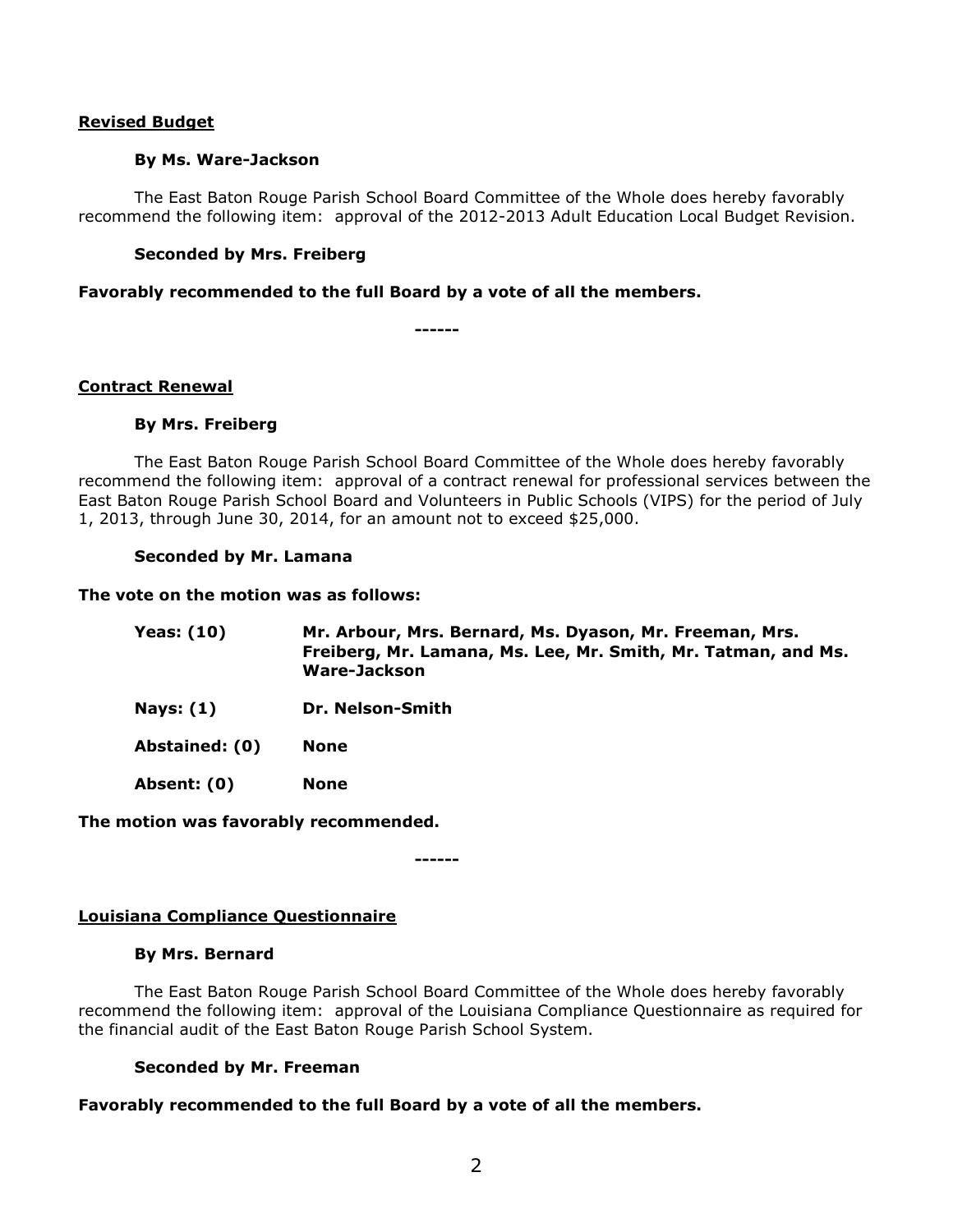## **Request for Proposals (RFP)**

#### **By Mrs. Bernard**

The East Baton Rouge Parish School Board Committee of the Whole does hereby favorably recommend the following item: approval of staff's recommendation of a firm selected, via a Request for Proposals (RFP), to perform GASB 45 actuarial services for the East Baton Rouge Parish School Board for the period of July 1, 2012, through June 30, 2013.

#### **Seconded by Ms. Dyason**

### **Favorably recommended to the full Board by a vote of all the members.**

**------**

**------**

#### **Renewal Contract**

#### **By Mrs. Bernard**

The East Baton Rouge Parish School Board Committee of the Whole does hereby favorably recommend the following item: approval of a contract renewal between the East Baton Rouge Parish School Board and Mercer for a period of two (2) years, beginning January 1, 2014, through December 31, 2015, for an amount of \$125,000.00 annually.

#### **Seconded by Mr. Freeman**

#### **The vote on the motion was as follows:**

| Yeas: (7)      | Mrs. Bernard, Ms. Dyason, Mr. Freeman, Mrs. Freiberg, Mr.<br>Smith, Mr. Tatman, and Ms. Ware-Jackson |
|----------------|------------------------------------------------------------------------------------------------------|
| Nays: (4)      | Mr. Arbour, Mr. Lamana, Ms. Lee, and Dr. Nelson-Smith                                                |
| Abstained: (0) | None                                                                                                 |
| Absent: (0)    | None                                                                                                 |

**The motion was favorably recommended.**

# **Grants**

#### **By Mr. Lamana**

The East Baton Rouge Parish School Board Committee of the Whole does hereby favorably recommend the following item: approval of the Kelly Gene Cook Charitable Foundation's Deborah Rochelle Teacher Grants (5) in the total amount of \$16,063.00.

**------**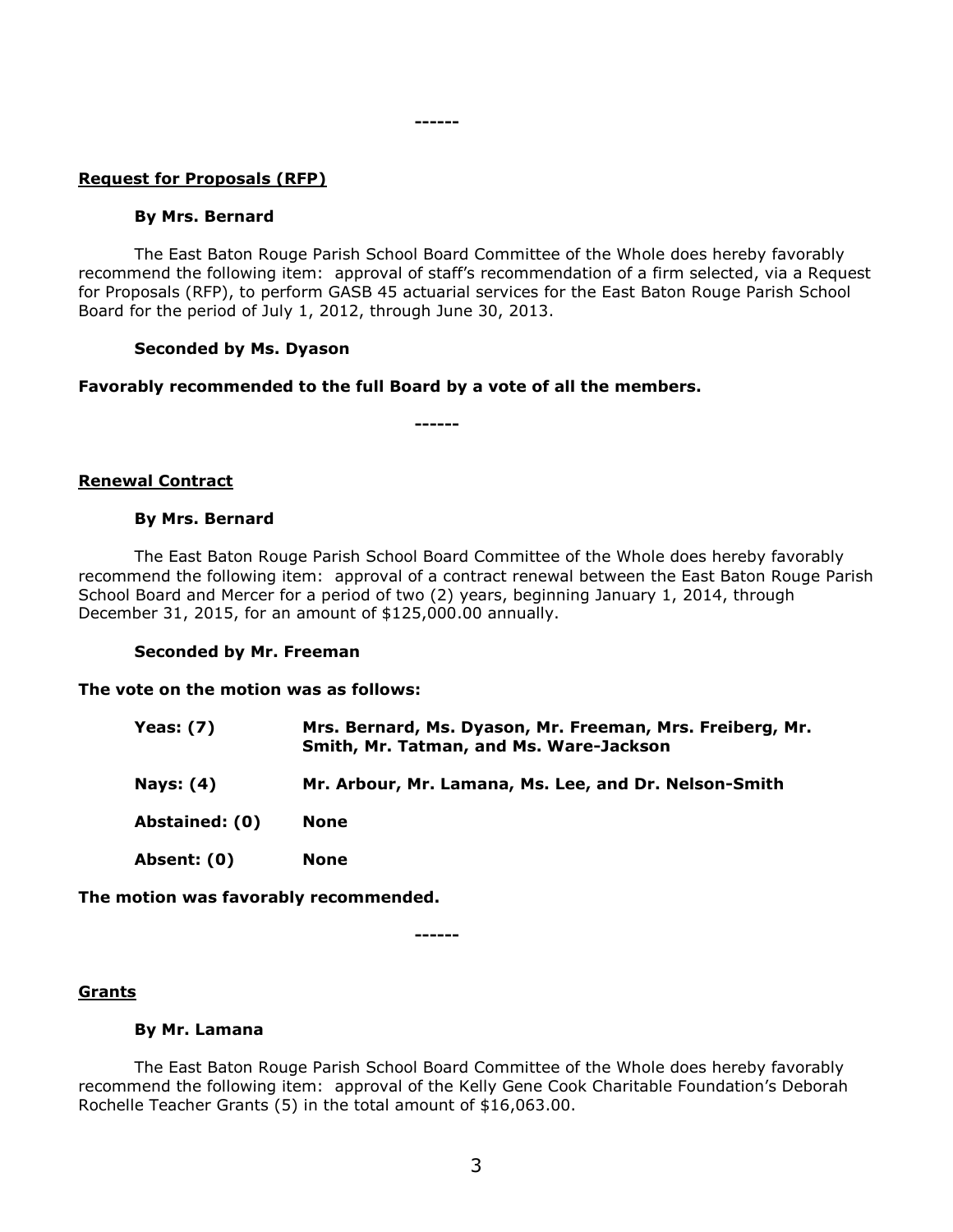# **Seconded by Mrs. Freiberg**

# **Favorably recommended to the full Board by a vote of all the members.**

**------**

# **Agreement**

## **By Mr. Freeman**

The East Baton Rouge Parish School Board Committee of the Whole does hereby favorably recommend the following item: approval of an Interagency Agreement between the East Baton Rouge Parish Head Start Program and the East Baton Rouge Parish School System.

## **Seconded by Ms. Lee**

**Favorably recommended to the full Board by a vote of all the members.**

**------**

# **Pupil Progression Plan of 2013-2014**

### **By Mrs. Freiberg**

The East Baton Rouge Parish School Board Committee of the Whole does hereby favorably recommend the following item: approval of the proposed Pupil Progression Plan for 2013-2014.

### **Seconded by Mr. Freeman**

### **Discussion followed.**

# **The following substitute motion was made.**

### **By Mrs. Bernard**

The East Baton Rouge Parish School Board Committee of the Whole does hereby refer the following item to the East Baton Rouge Parish School Board **without a recommendation:** approval of the proposed Pupil Progression Plan for 2013-2014.

### **Seconded by Mr. Arbour**

### **The vote on the substitute motion was as follows:**

| <b>Yeas: (9)</b> | Mr. Arbour, Mrs. Bernard, Mrs. Dyason, Mr. Freeman, Mr.<br>Lamana, Ms. Lee, Dr. Nelson-Smith, Mr. Smith, and Mr. Tatman |
|------------------|-------------------------------------------------------------------------------------------------------------------------|
| Nays: (1)        | Ms. Ware-Jackson                                                                                                        |
| Abstained: (1)   | Mrs. Freiberg                                                                                                           |
| Absent: (0)      | <b>None</b>                                                                                                             |